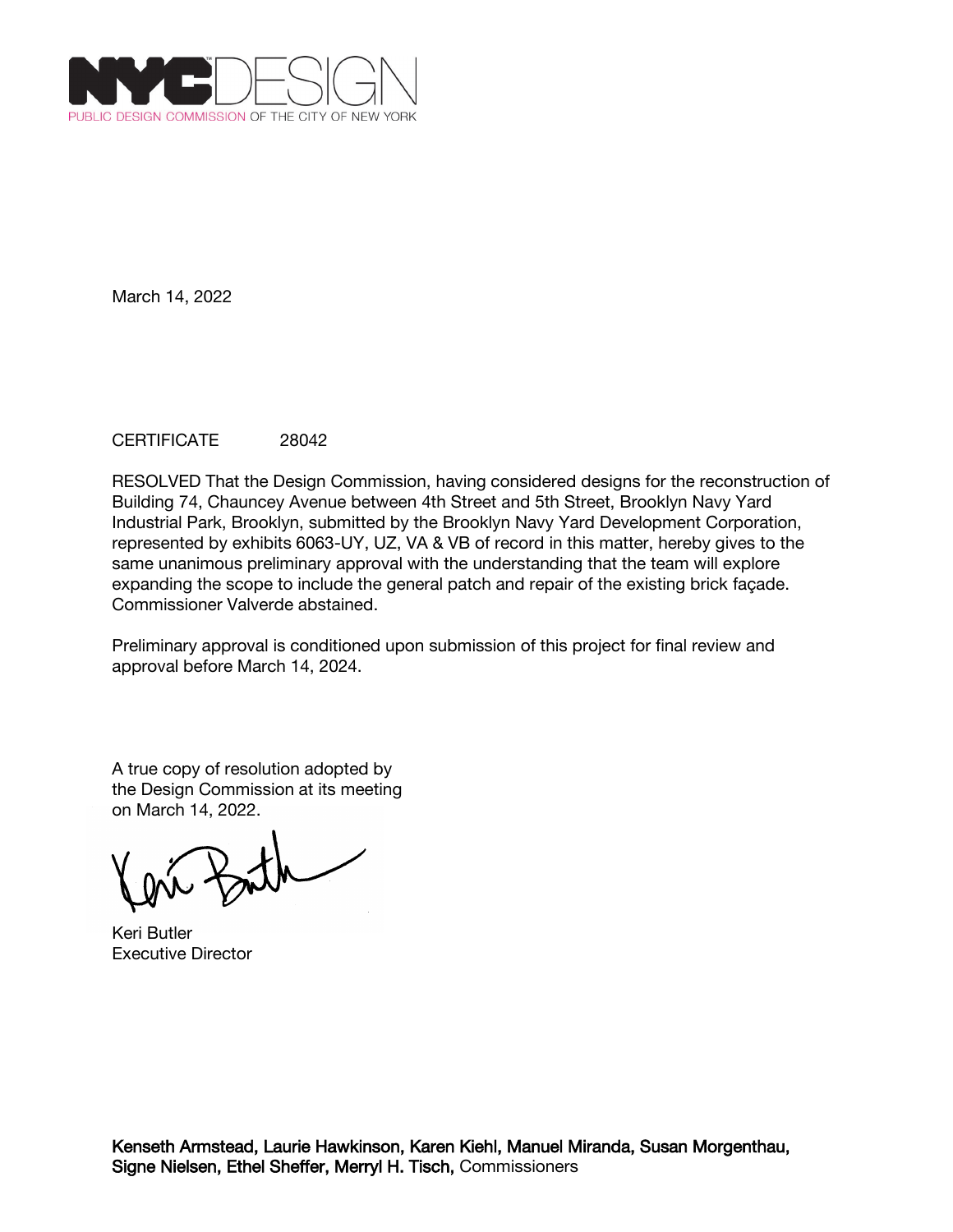

## CERTIFICATE 28043

RESOLVED That the Design Commission, having considered designs for the rehabilitation of the façade, Building 77, 141 Flushing Avenue, Brooklyn Navy Yard Industrial Park, Brooklyn, submitted by the Brooklyn Navy Yard Development Corporation, represented by exhibits 6063- VC, VD, VE & VF of record in this matter, hereby gives to the same unanimous preliminary and final approval. Commissioner Valverde abstained.

Final approval is conditioned upon commencement of work before March 14, 2024, and submission of comprehensive photographic documentation of the completed project consisting of 8" x 10" archival-quality color photographs.

Keri Butler Executive Director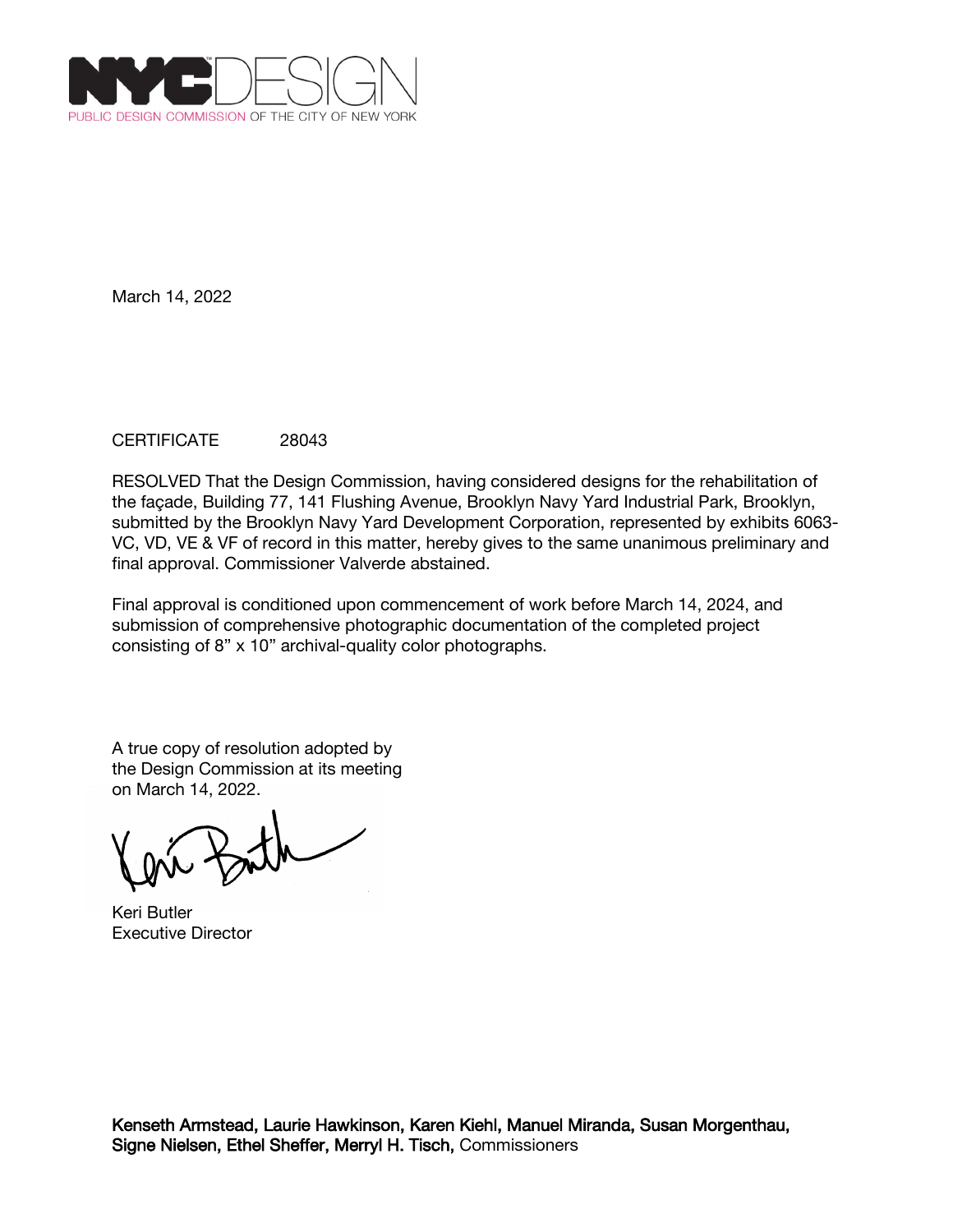

## CERTIFICATE 28044

RESOLVED That the Design Commission, having considered a proposal for the installation of *Waves* by Andrea Belag, Engine Company 268/Ladder Company 137, 116-11 Beach Channel Drive, Rockaway Park, Queens, submitted by the Department of Cultural Affairs' Percent for Art Program and the Department of Design and Construction, represented by exhibits 7698-H, I, J, K & P of record in this matter, hereby gives to the same unanimous conceptual approval with the understanding that the team will (1) study the structure of the artwork, so that the concrete spread footing is lowered and its presence is significantly reduced; (2) develop the signage and study the (a) scale and size of the sign in relationship to the artwork, (b) font size, noting that 14 pt over 17 leading is standard for museum didactics, and (c) text layout, recommending that it differ from a standard outline and numbered format; and (3) remove the FDNY insignia that is placed directly on the artwork panel. Commissioner Valverde abstained.

Conceptual approval is conditioned upon submission of this project for preliminary review and approval before March 14, 2024.

A true copy of resolution adopted by the Design Commission at its meeting on March 14, 2022.

Keri Butler Executive Director

Kenseth Armstead, Laurie Hawkinson, Karen Kiehl, Manuel Miranda, Susan Morgenthau, Signe Nielsen, Ethel Sheffer, Merryl H. Tisch, Commissioners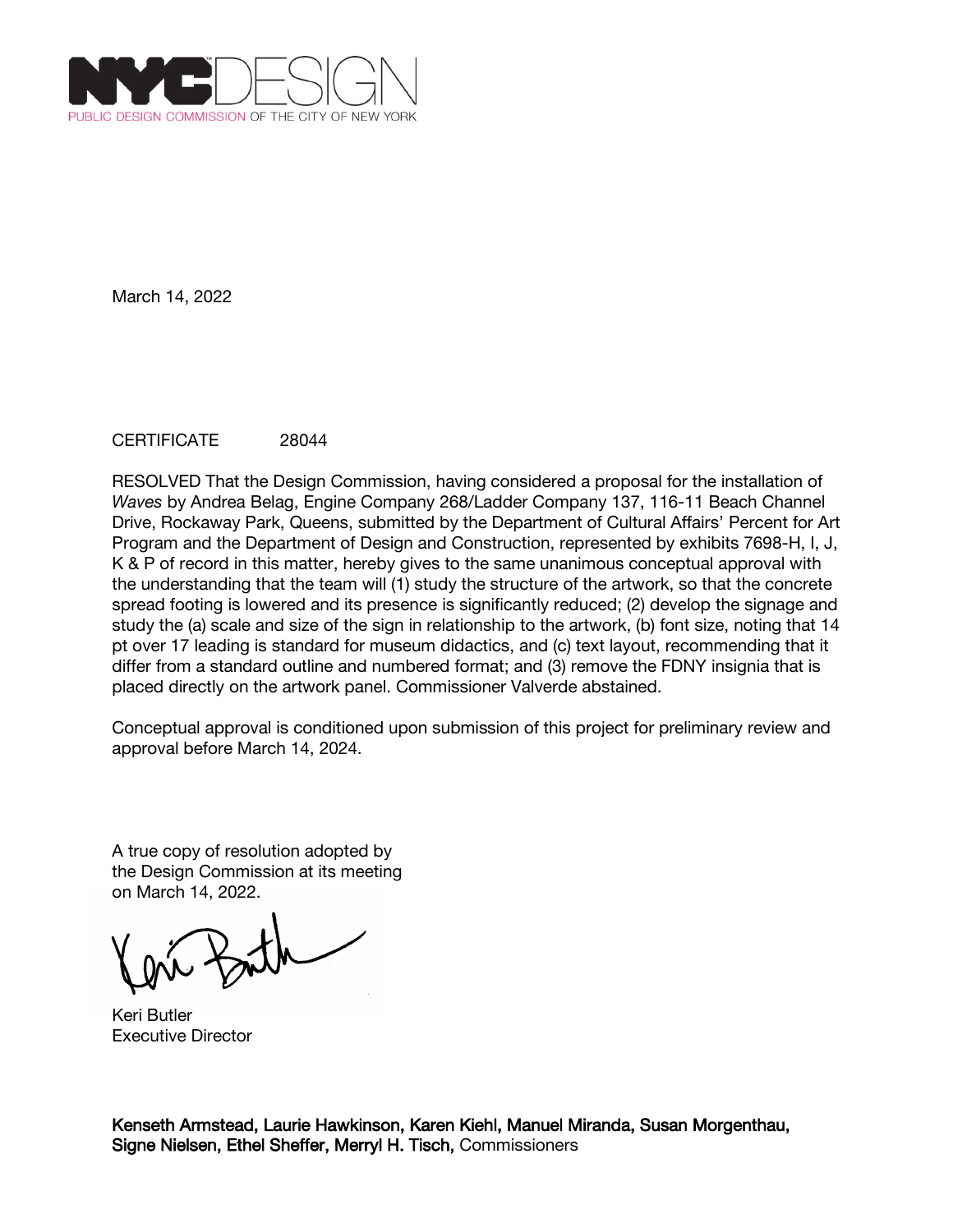

## CERTIFICATE 28045

RESOLVED That the Design Commission, having considered designs for the construction of a temporary exhibit (Budgie Feeding Experience), Bronx Zoo, 2300 Southern Boulevard, Bronx, submitted by the Department of Cultural Affairs and the Department of Parks & Recreation, represented by exhibits 2336-OA, OB, OC, OD & OE of record in this matter, hereby gives to the same unanimous preliminary and final approval. Commissioner Valverde abstained.

Final approval is conditioned upon commencement of work before March 14, 2024, and submission of comprehensive photographic documentation of the completed project consisting of 8" x 10" archival-quality color photographs.

Keri Butler Executive Director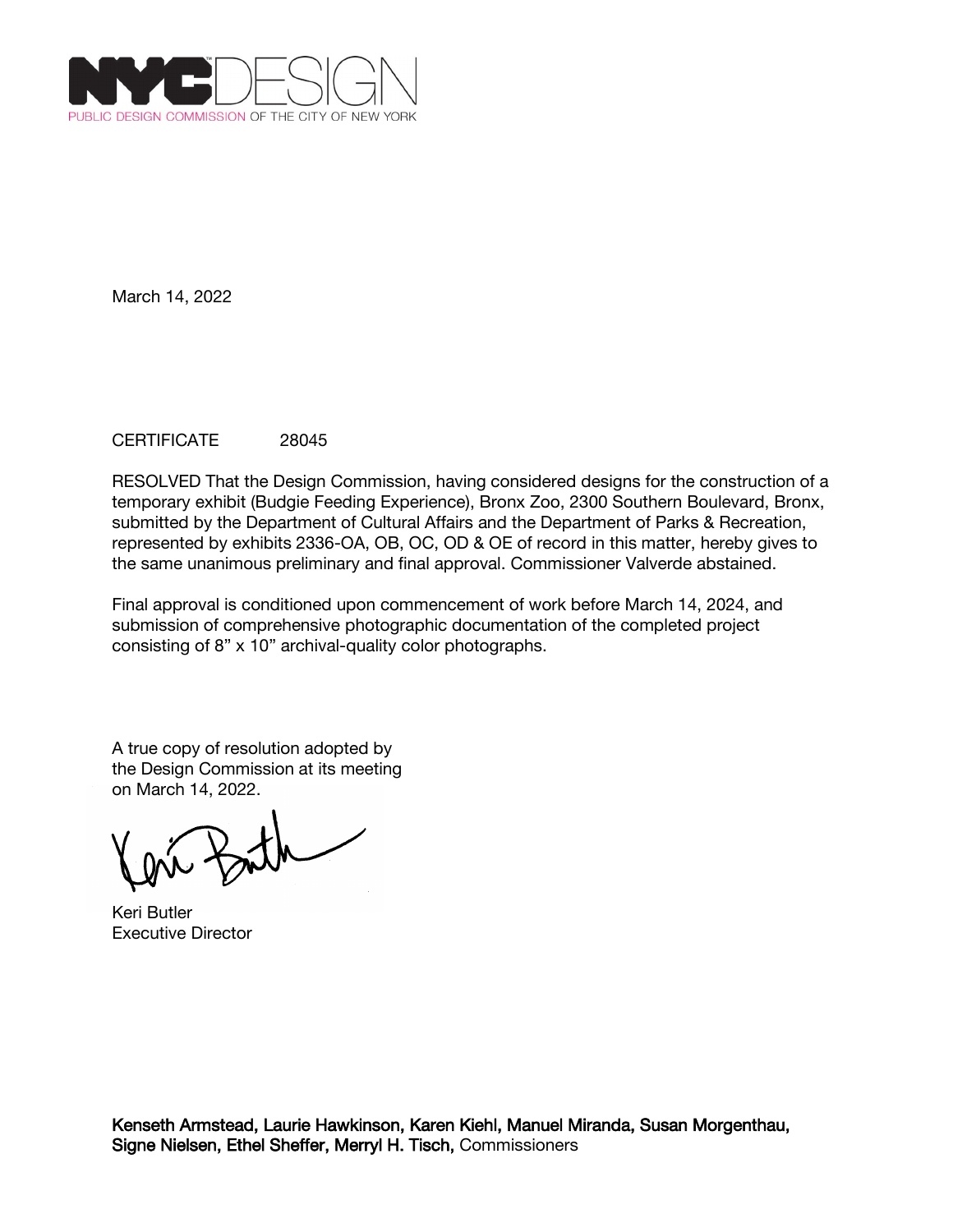

## CERTIFICATE 28046

RESOLVED That the Design Commission, having considered designs for the installation of an interim south façade, Queens County Criminal Courthouse District Attorney Wing, 125-01 Queens Boulevard, Kew Gardens, Queens, submitted by the Department of Design and Construction, represented by exhibits 3005-BZ, CA, CB, CC & CD of record in this matter, hereby gives to the same unanimous preliminary and final approval. Commissioner Valverde abstained.

Final approval is conditioned upon commencement of work before March 14, 2024, and submission of comprehensive photographic documentation of the completed project consisting of 8" x 10" archival-quality color photographs.

Keri Butler Executive Director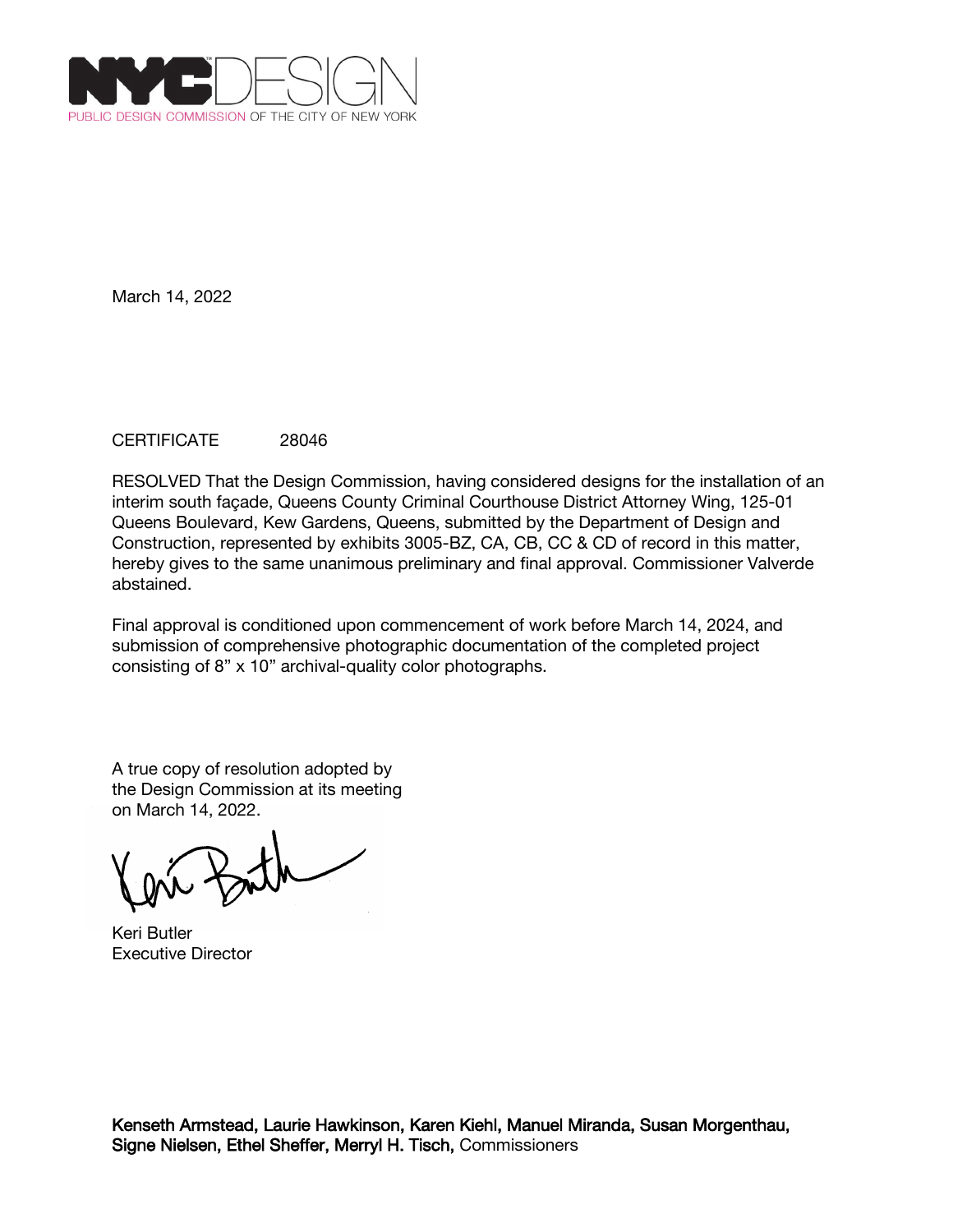

# CERTIFICATE 28047

RESOLVED That the Design Commission, having considered designs for the installation of rooftop mechanical equipment, Seaside Library, 116-15 Rockaway Beach Boulevard, Belle Harbor, Queens, submitted by the Department of Design and Construction, represented by exhibits 3971-H, I, J, K & L of record in this matter, hereby gives to the same unanimous preliminary and final approval. Commissioner Valverde abstained.

Final approval is conditioned upon commencement of work before March 14, 2024, and submission of comprehensive photographic documentation of the completed project consisting of 8" x 10" archival-quality color photographs.

Keri Butler Executive Director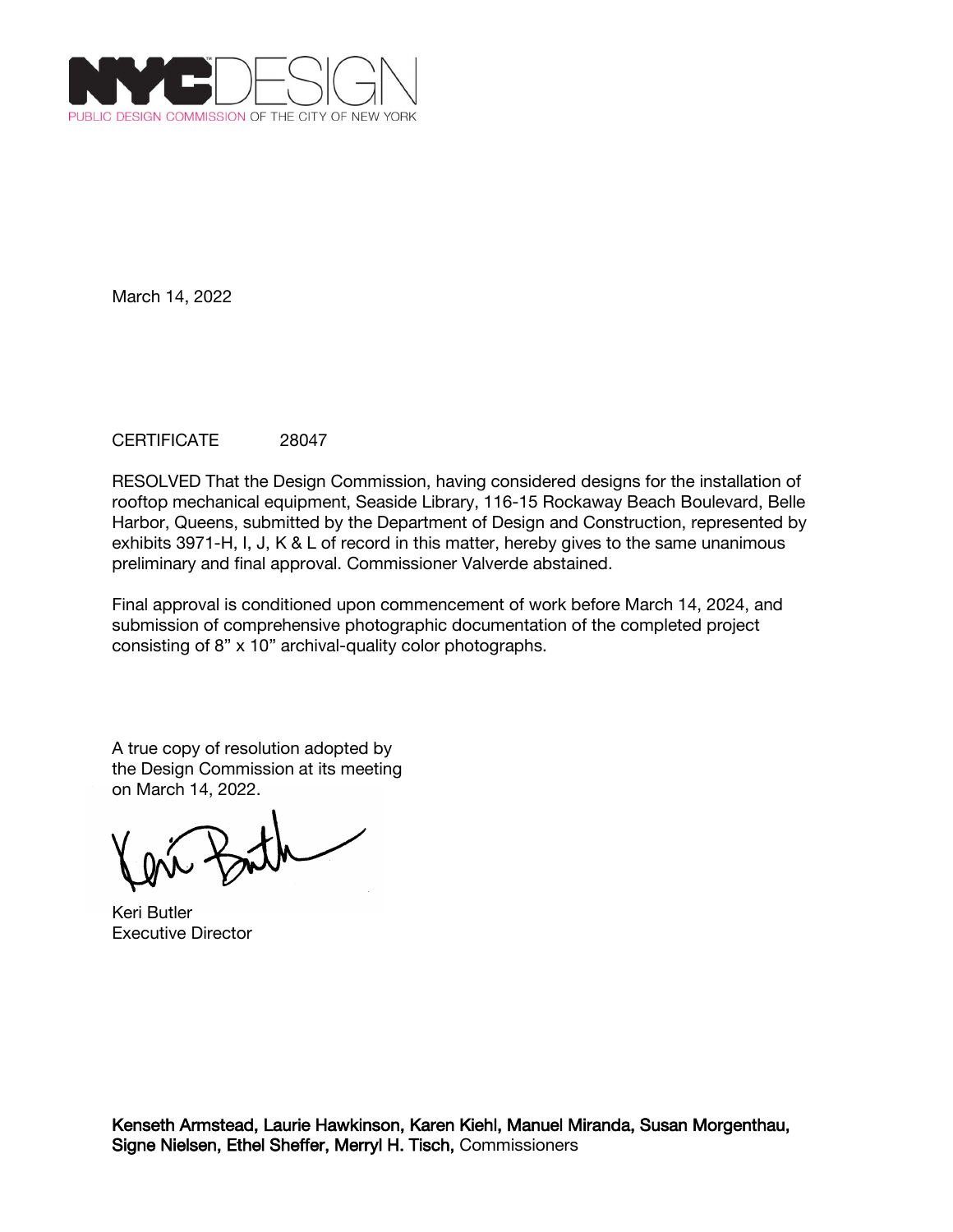

## CERTIFICATE 28048

RESOLVED That the Design Commission, having considered designs for the reconstruction of the 154th Street Pump Station, Powell's Cove Boulevard between 154th Street and 154th Place, Whitestone, Queens, submitted by the Department of Environmental Protection, represented by exhibits 7694-D, E, F, G & H of record in this matter, hereby gives to the same unanimous preliminary approval with the understanding that the team will (1) submit terra cotta façade alternatives that are less glossy; (2) re-study the location and design of the louvers to be streamlined and integral with the façade design; and (3) explore planting larger trees along the west façade at 154th Street. Commissioner Valverde abstained.

Preliminary approval is conditioned upon submission of this project for final review and approval before March 14, 2024.

A true copy of resolution adopted by the Design Commission at its meeting on March 14, 2022.

Keri Butler Executive Director

Kenseth Armstead, Laurie Hawkinson, Karen Kiehl, Manuel Miranda, Susan Morgenthau, Signe Nielsen, Ethel Sheffer, Merryl H. Tisch, Commissioners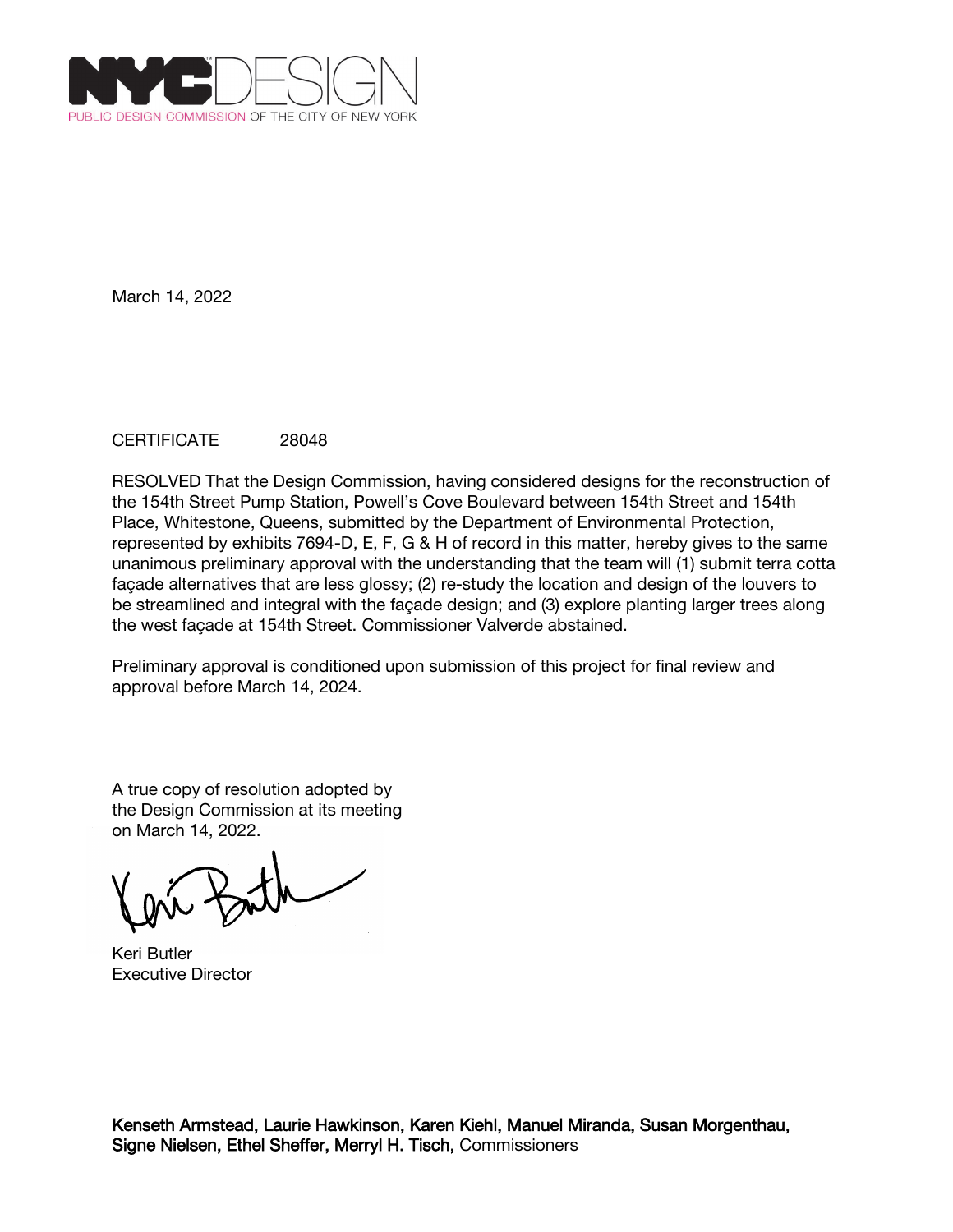

# CERTIFICATE 28049

RESOLVED That the Design Commission, having considered designs for the installation of an access control system, main entry guard booth, Tallman Island Wastewater Resource Recovery Facility, 127-01 Powell's Cove Boulevard, Queens, submitted by the Department of Environmental Protection, represented by exhibits 2116-CJ, CK, CL & CM of record in this matter, hereby gives to the same unanimous preliminary and final approval. Commissioner Valverde abstained.

Final approval is conditioned upon commencement of work before March 14, 2024, and submission of comprehensive photographic documentation of the completed project consisting of 8" x 10" archival-quality color photographs.

Keri Butler Executive Director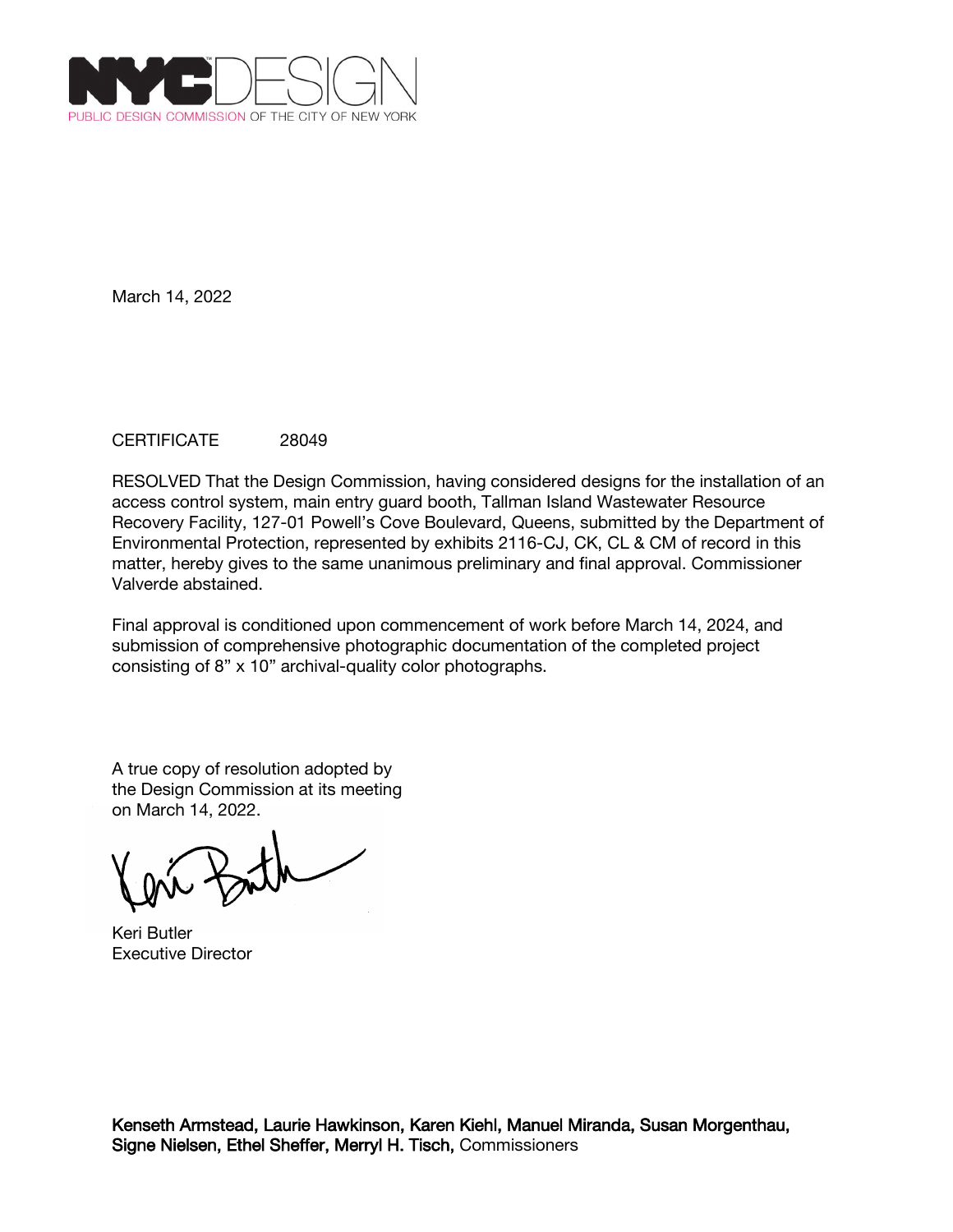

## CERTIFICATE 28050

RESOLVED That the Design Commission, having considered the design of prototypical porous concrete green infrastructure panels for installation citywide, submitted by the Department of Environmental Protection, the Department of Design and Construction, and the Department of Transportation, represented by exhibits 6816-IP, IQ, IR & IS of record in this matter, hereby gives to the same unanimous preliminary and final approval. Commissioner Valverde abstained.

Final approval is conditioned upon commencement of work before March 14, 2024, and submission of comprehensive photographic documentation of the completed project consisting of 8" x 10" archival-quality color photographs.

Keri Butler Executive Director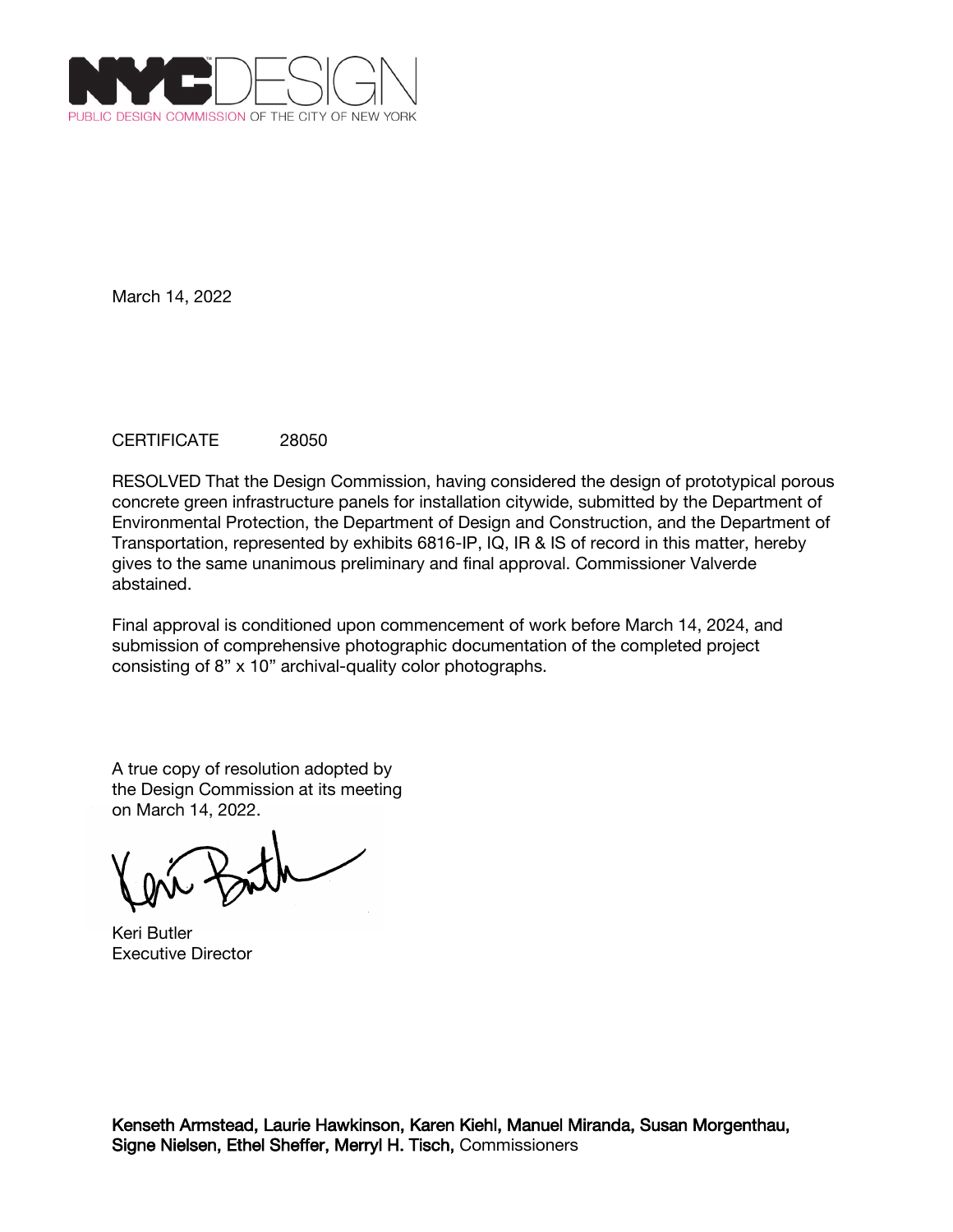

## CERTIFICATE 28051

RESOLVED That the Design Commission, having considered designs for the construction a bluebelt as a part of the South Shore Coastal Resiliency Plan, South Beach, Father Capodanno Boulevard between Quintard Street and Sand Lane, Staten Island, submitted by the Department of Environmental Protection and the Department of Parks & Recreation, represented by exhibits 7723-A, B, C, D & E of record in this matter, hereby gives to the same unanimous preliminary and final approval. Commissioner Valverde abstained.

Final approval is conditioned upon commencement of work before March 14, 2024, and submission of comprehensive photographic documentation of the completed project consisting of 8" x 10" archival-quality color photographs.

Keri Butler Executive Director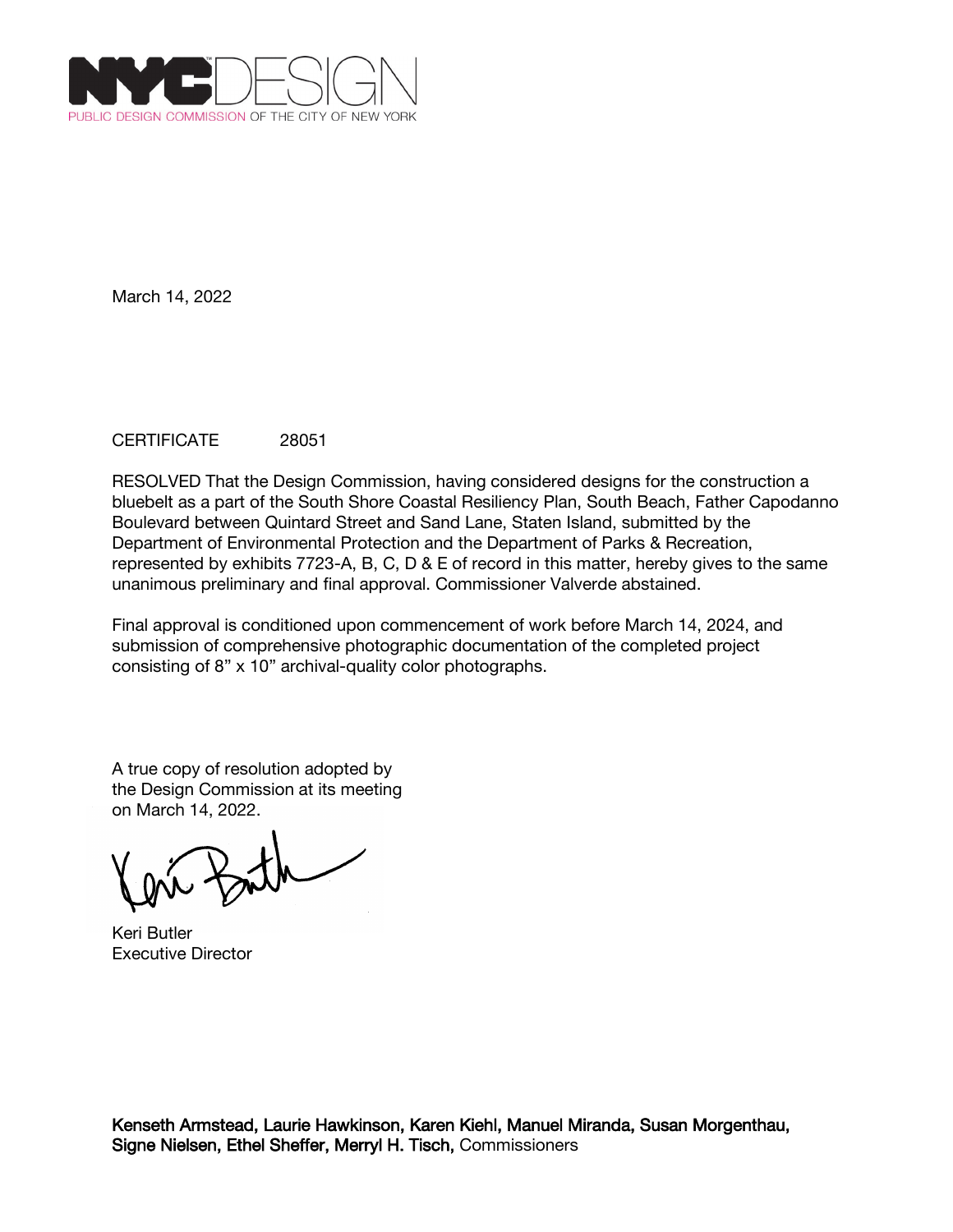

## CERTIFICATE 28052

RESOLVED That the Design Commission, having considered designs for the installation of signage, P.S. 148Q The (Ruby G. Allen School), 89-02 32nd Avenue, East Elmhurst, Queens, submitted by the Department of Education, represented by exhibits 1515-M & N of record in this matter, hereby gives to the same unanimous preliminary and final approval. Commissioner Valverde abstained.

Final approval is conditioned upon commencement of work before March 14, 2024, and submission of comprehensive photographic documentation of the completed project consisting of 8" x 10" archival-quality color photographs.

Keri Butler Executive Director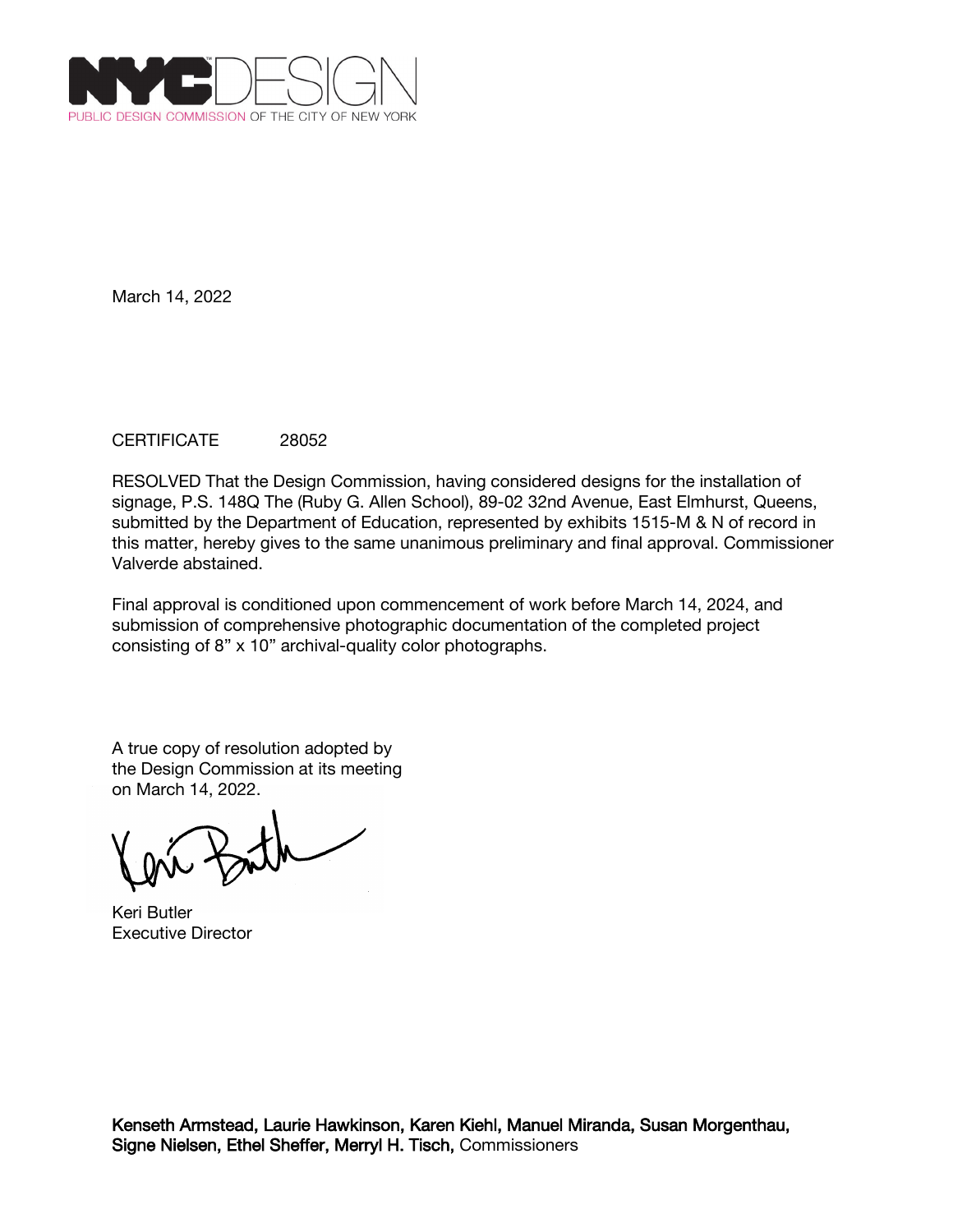

## CERTIFICATE 28053

RESOLVED That the Design Commission, having considered designs for the installation of signage, P.S. 159K (Isaac Pitkin School), 2781 Pitkin Avenue, Brooklyn, submitted by the Department of Education, represented by exhibits 1292-E & F of record in this matter, hereby gives to the same unanimous preliminary and final approval. Commissioner Valverde abstained.

Final approval is conditioned upon commencement of work before March 14, 2024, and submission of comprehensive photographic documentation of the completed project consisting of 8" x 10" archival-quality color photographs.

Keri Butler Executive Director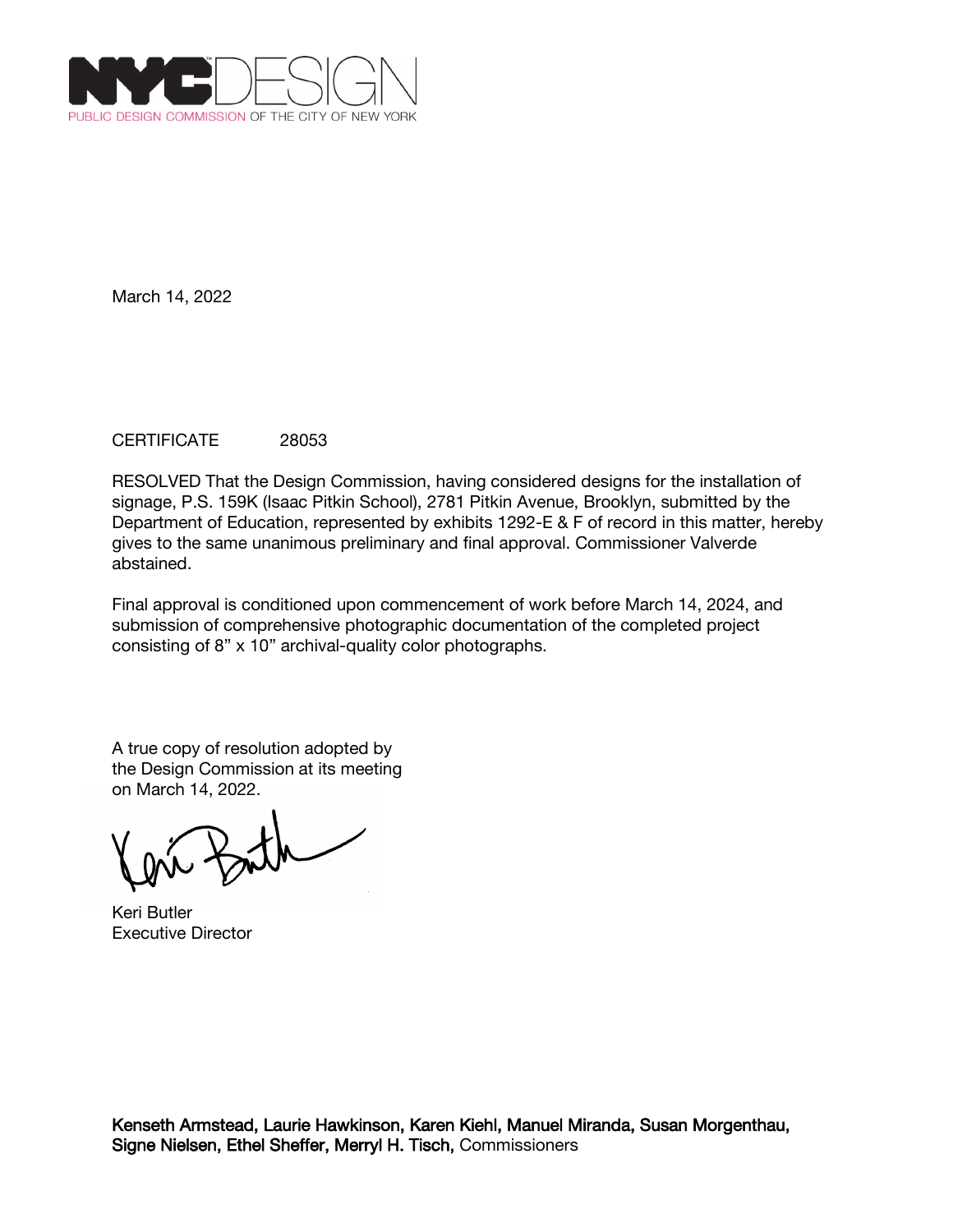

## CERTIFICATE 28054

RESOLVED That the Design Commission, having considered designs for the installation of signage, P.S. 346K (Abe Stark Elementary School), 1400 Pennsylvania Avenue, Brooklyn, submitted by the Department of Education, represented by exhibits 3954-G & H of record in this matter, hereby gives to the same unanimous preliminary and final approval. Commissioner Valverde abstained.

Final approval is conditioned upon commencement of work before March 14, 2024, and submission of comprehensive photographic documentation of the completed project consisting of 8" x 10" archival-quality color photographs.

Keri Butler Executive Director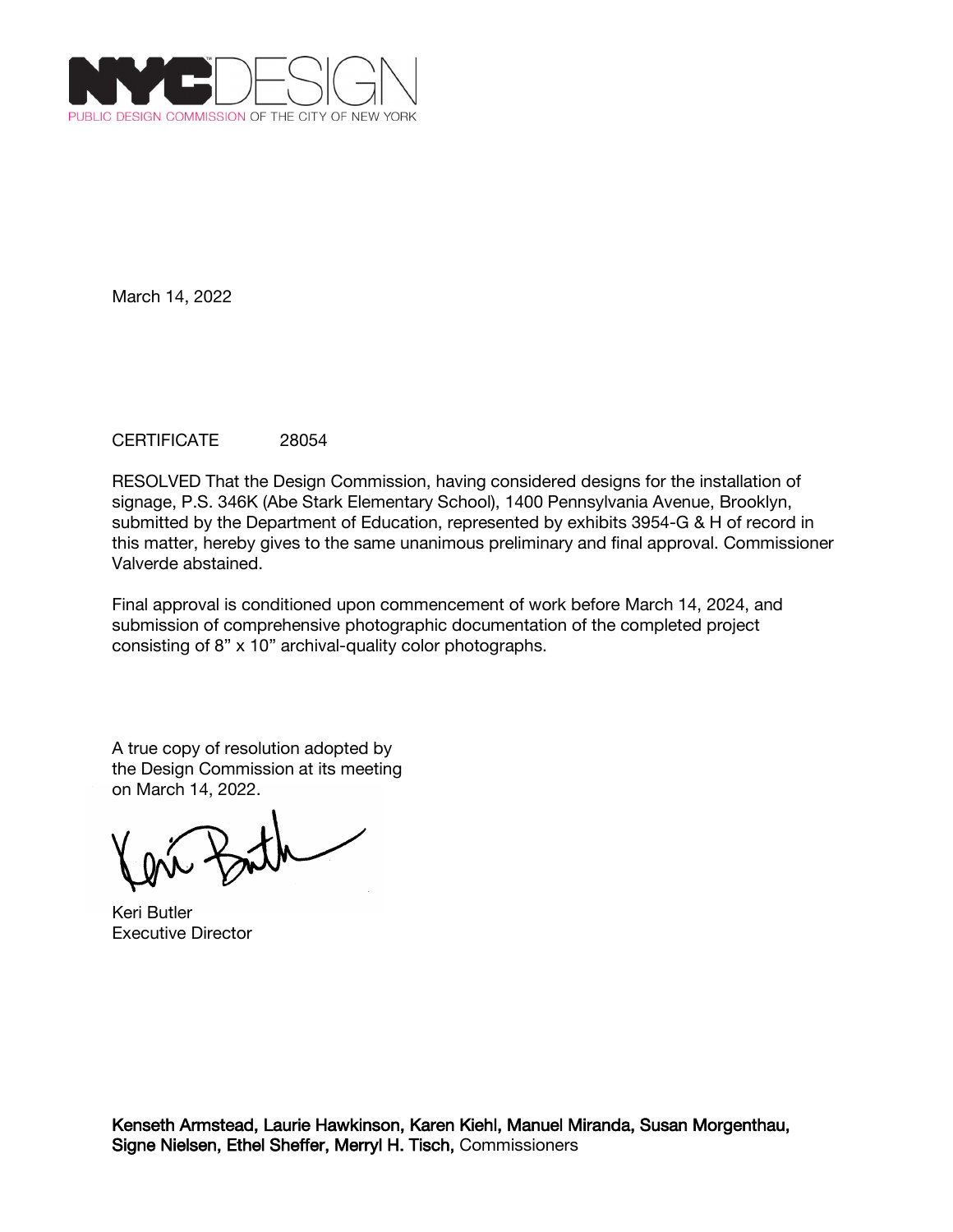

## CERTIFICATE 28055

RESOLVED That the Design Commission, having considered designs for the installation of signage, P.S. 81K (Thaddeus Stevens Elementary School), 990 Dekalb Avenue, Brooklyn, submitted by the Department of Education, represented by exhibits 3579-G & H of record in this matter, hereby gives to the same unanimous preliminary and final approval. Commissioner Valverde abstained.

Final approval is conditioned upon commencement of work before March 14, 2024, and submission of comprehensive photographic documentation of the completed project consisting of 8" x 10" archival-quality color photographs.

Keri Butler Executive Director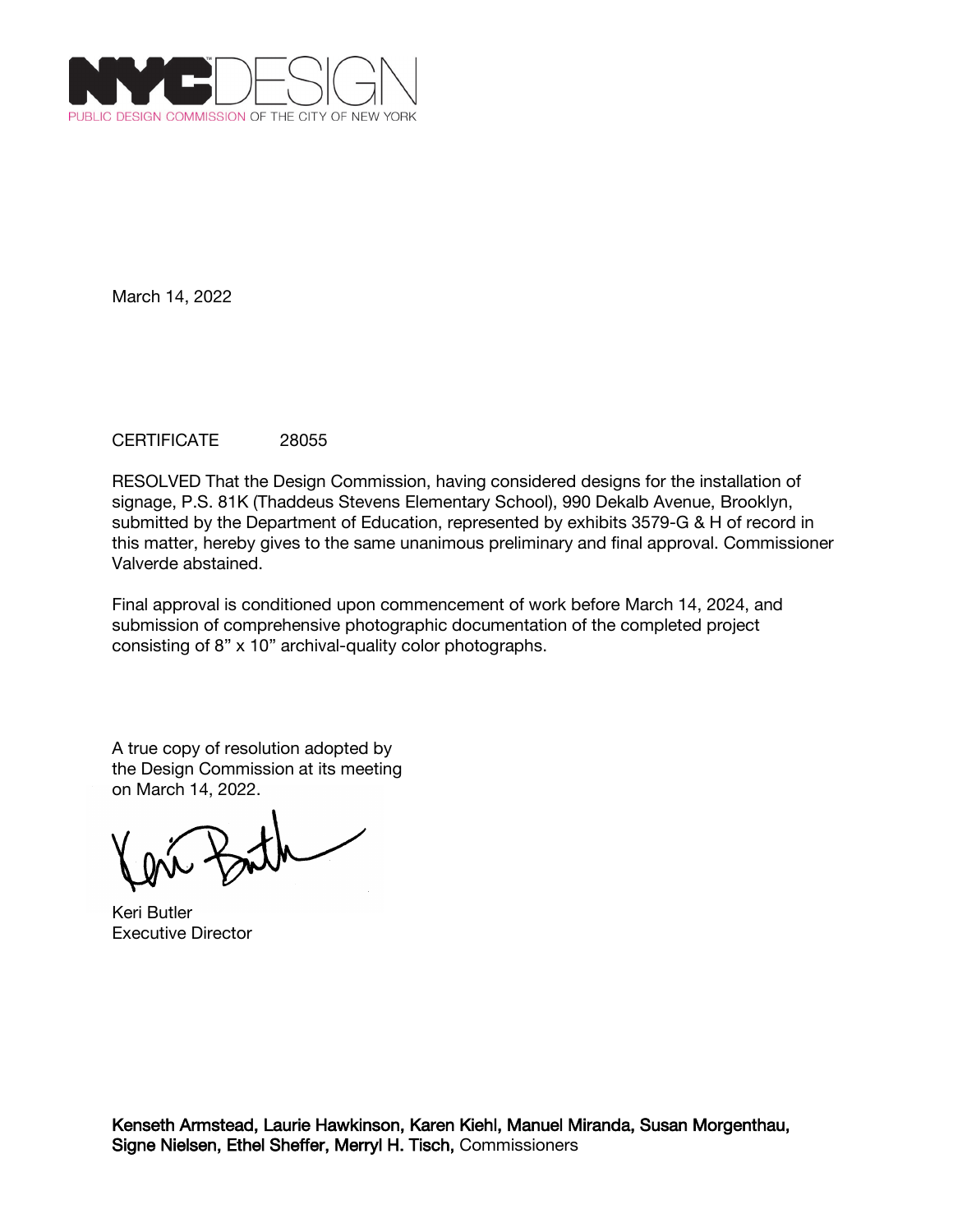

# CERTIFICATE 28056

RESOLVED That the Design Commission, having considered designs for the installation of security bollards, 50 Hudson Yards, West 34th Street, 10th Avenue, West 33rd Street, and Hudson Boulevard East, Manhattan, submitted by the Department of Transportation, represented by exhibits 7395-O, P, Q, R & S of record in this matter, hereby gives to the same unanimous preliminary and final approval. Commissioner Valverde abstained. Commissioner Nielsen recused herself.

Final approval is conditioned upon commencement of work before March 14, 2024, and submission of comprehensive photographic documentation of the completed project consisting of 8" x 10" archival-quality color photographs.

A true copy of resolution adopted by the Design Commission at its meeting on March 14, 2022.

Keri Butler Executive Director

Kenseth Armstead, Laurie Hawkinson, Karen Kiehl, Manuel Miranda, Susan Morgenthau, Ethel Sheffer, Merryl H. Tisch, Commissioners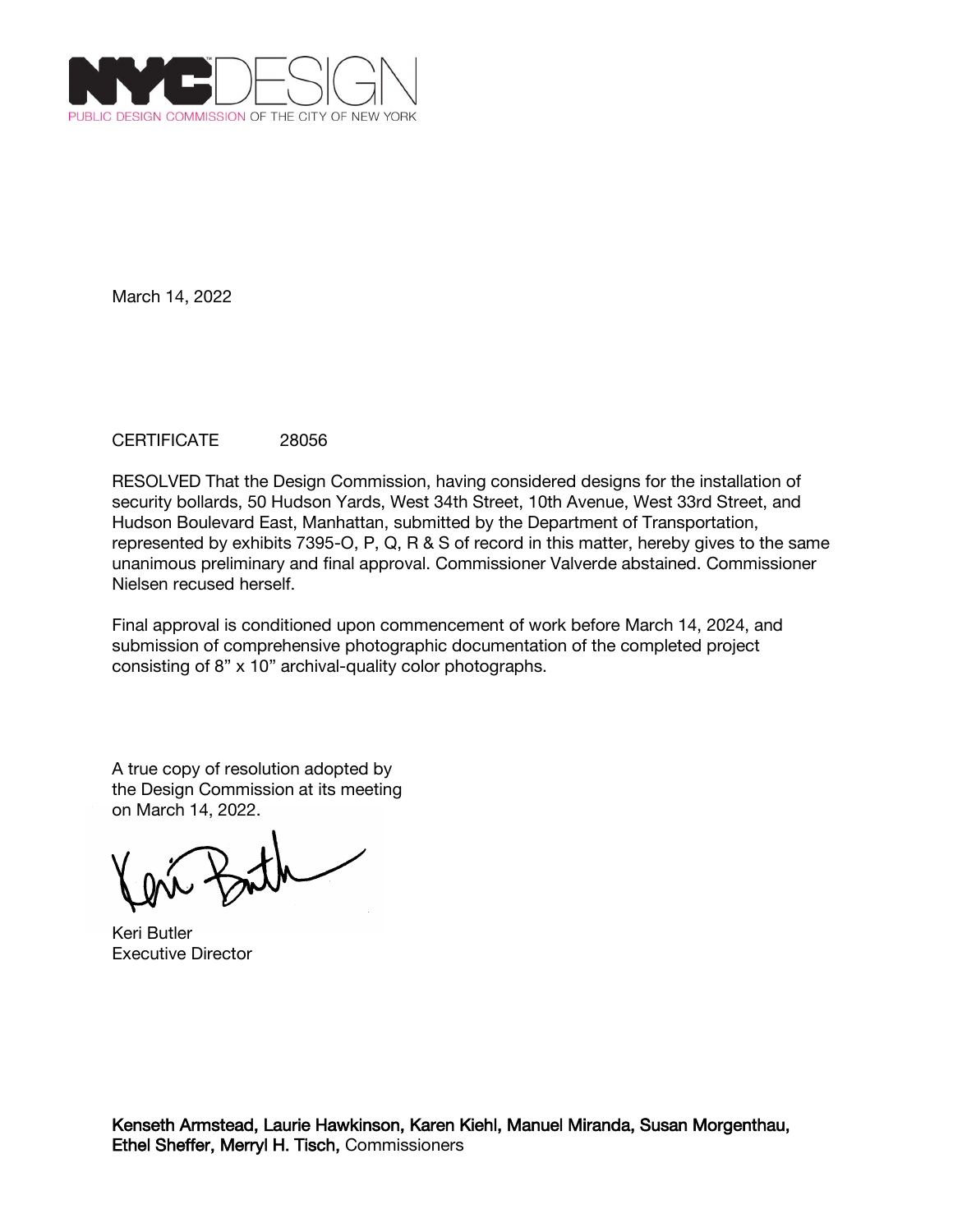

# CERTIFICATE 28057

RESOLVED That the Design Commission, having considered designs for the reconstruction of Ruppert Park, East 90th Street, Second Avenue, and East 91st Street, Manhattan, submitted by the Department of Parks & Recreation, represented by exhibits 6128-D, E, F & G of record in this matter, hereby gives to the same unanimous preliminary approval. Commissioner Valverde abstained.

Preliminary approval is conditioned upon submission of this project for final review and approval before March 14, 2024.

Keri Butler Executive Director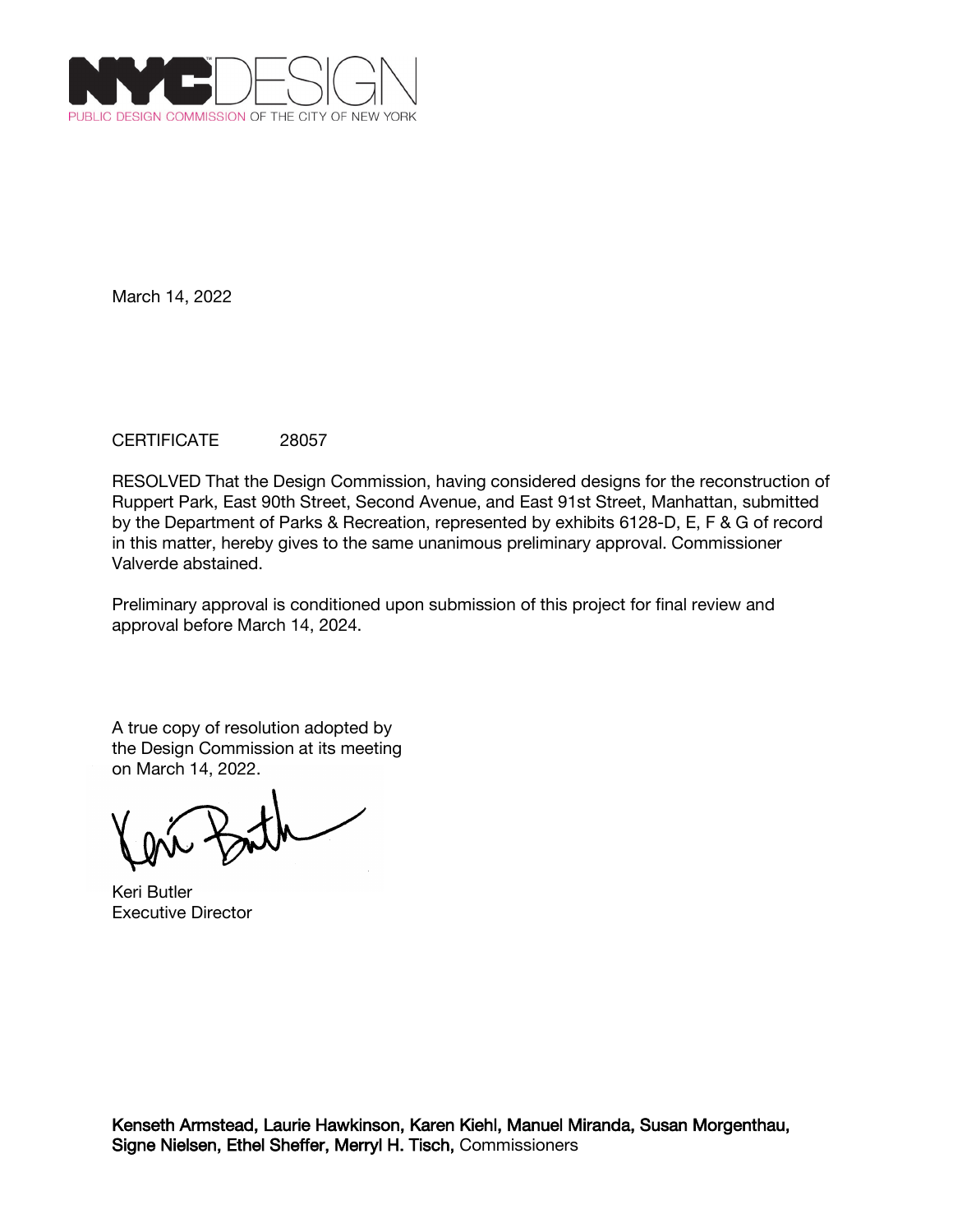

# CERTIFICATE 28058

RESOLVED That the Design Commission, having considered final photographs for the conservation of *Dante Alighieri* (1921) by Ettore Ximenes, Dante Park, Columbus Avenue, Broadway, and West 63rd Street, Manhattan, submitted by the the Department of Environmental Protectionartment of Parks & Recreation, represented by exhibits 674-AJ, AK & AL of record in this matter, hereby gives to the same unanimous final approval. Commissioner Valverde abstained.

Keri Butler Executive Director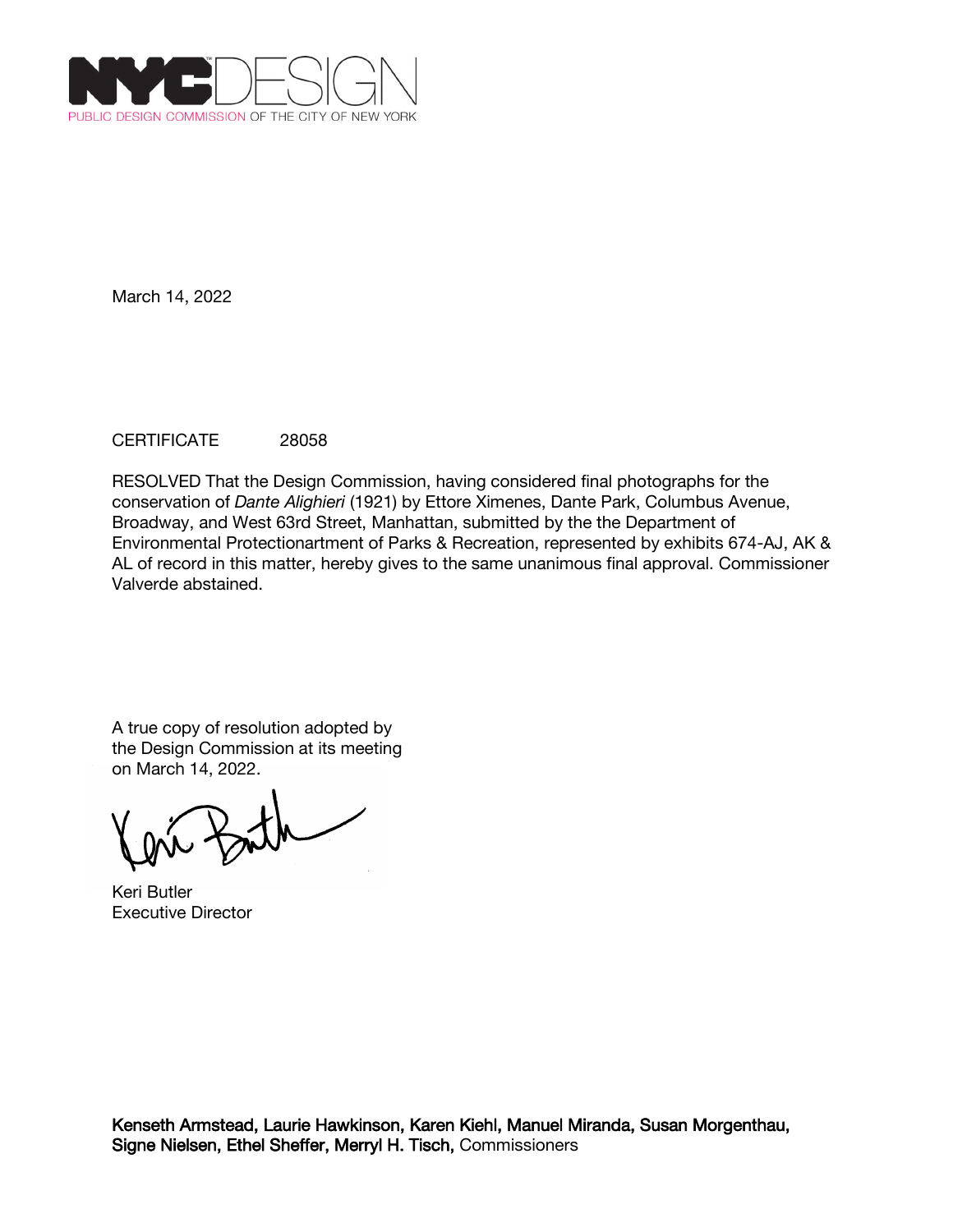

## CERTIFICATE 28059

RESOLVED That the Design Commission, having considered designs for the construction of a dog run, Riverside Park, Riverside Drive at West 142nd Street, Manhattan, submitted by the Department of Parks & Recreation, represented by exhibits 2297-LF, LG, LH & LI of record in this matter, hereby gives to the same unanimous final approval. Commissioner Valverde abstained.

Final approval is conditioned upon commencement of work before March 14, 2024, and submission of comprehensive photographic documentation of the completed project consisting of 8" x 10" archival-quality color photographs.

Keri Butler Executive Director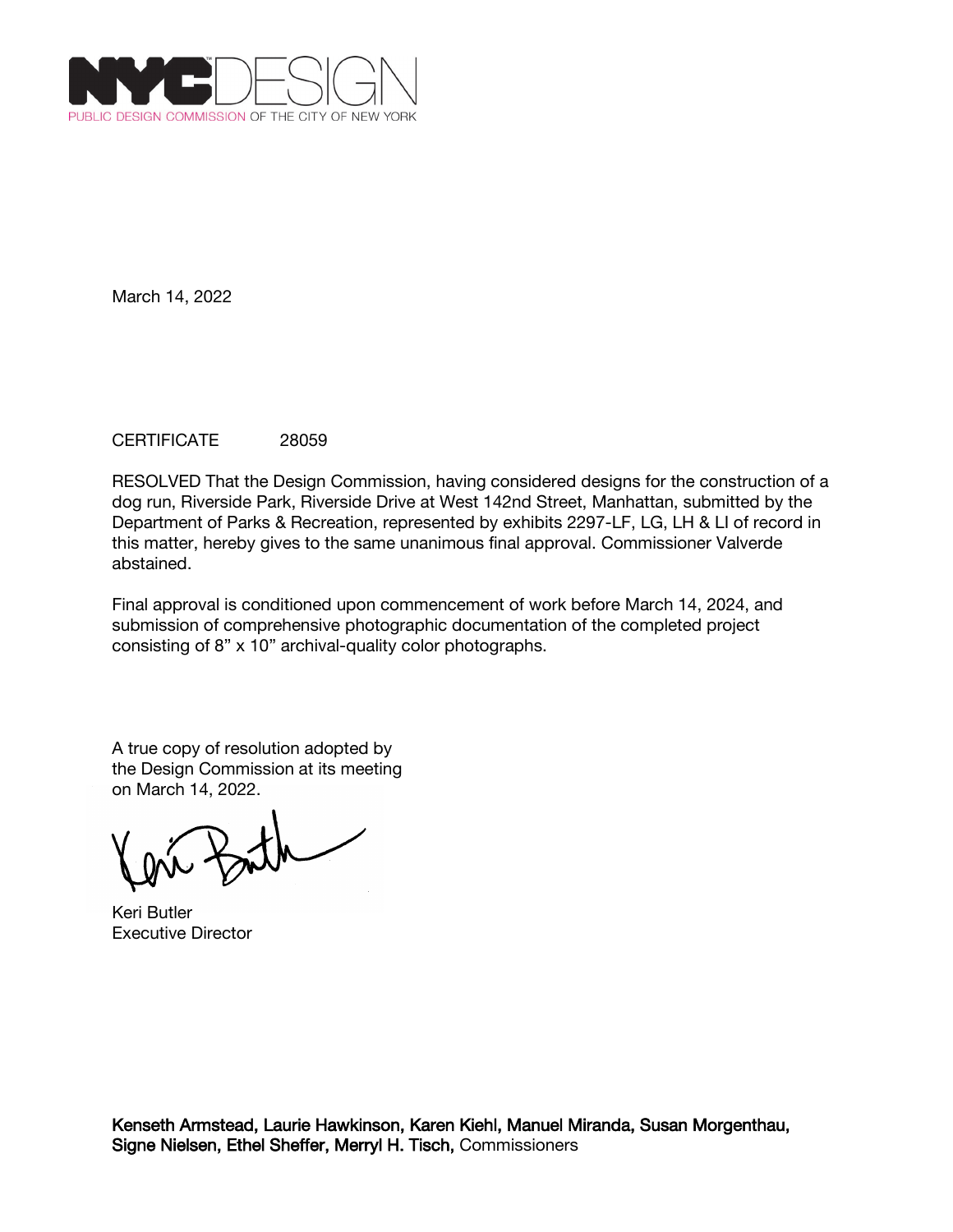

# CERTIFICATE 28060

RESOLVED That the Design Commission, having considered designs for the construction of a maintenance building and comfort station, Michaelis-Bayswater Park, Bay 32nd Street, Beach Channel Drive, Beach 35th Street, and Norton Avenue, Far Rockaway, Queens, submitted by the Department of Parks & Recreation, represented by exhibits 3789-Z, AA, AB, AC & AD of record in this matter, hereby gives to the same unanimous final approval. Commissioner Valverde abstained.

Final approval is conditioned upon commencement of work before March 14, 2024, and submission of comprehensive photographic documentation of the completed project consisting of 8" x 10" archival-quality color photographs.

Keri Butler Executive Director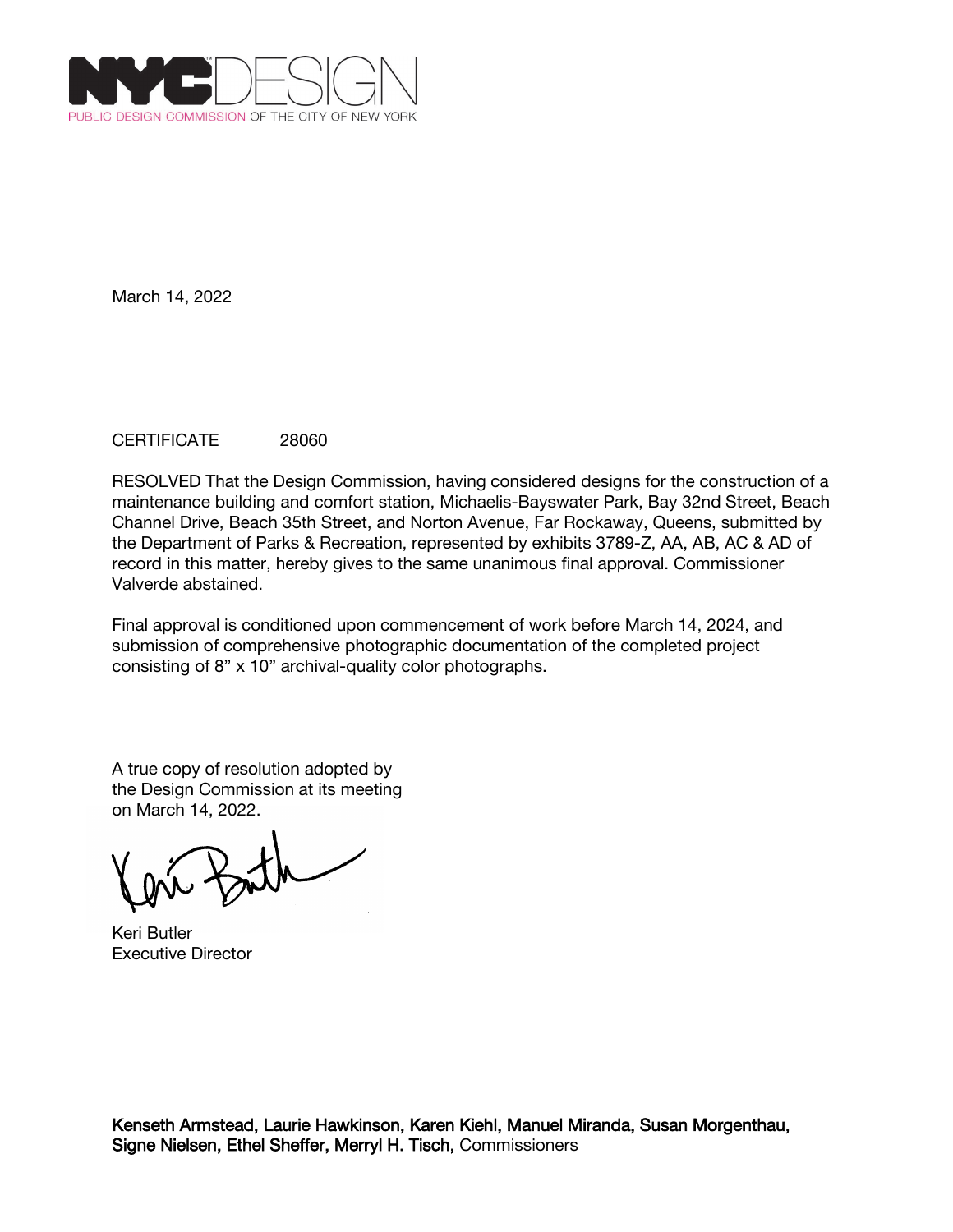

# CERTIFICATE 28061

RESOLVED That the Design Commission, having considered designs for the construction of a prototypical comfort station, Michaelis-Bayswater Park, Bay 32nd Street, Beach Channel Drive, Beach 35th Street, and Norton Avenue, Far Rockaway, Queens, submitted by the Department of Parks & Recreation, represented by exhibits 3789-AE, AF & AG of record in this matter, hereby gives to the same unanimous final approval. Commissioner Valverde abstained.

Final approval is conditioned upon commencement of work before March 14, 2024, and submission of comprehensive photographic documentation of the completed project consisting of 8" x 10" archival-quality color photographs.

Keri Butler Executive Director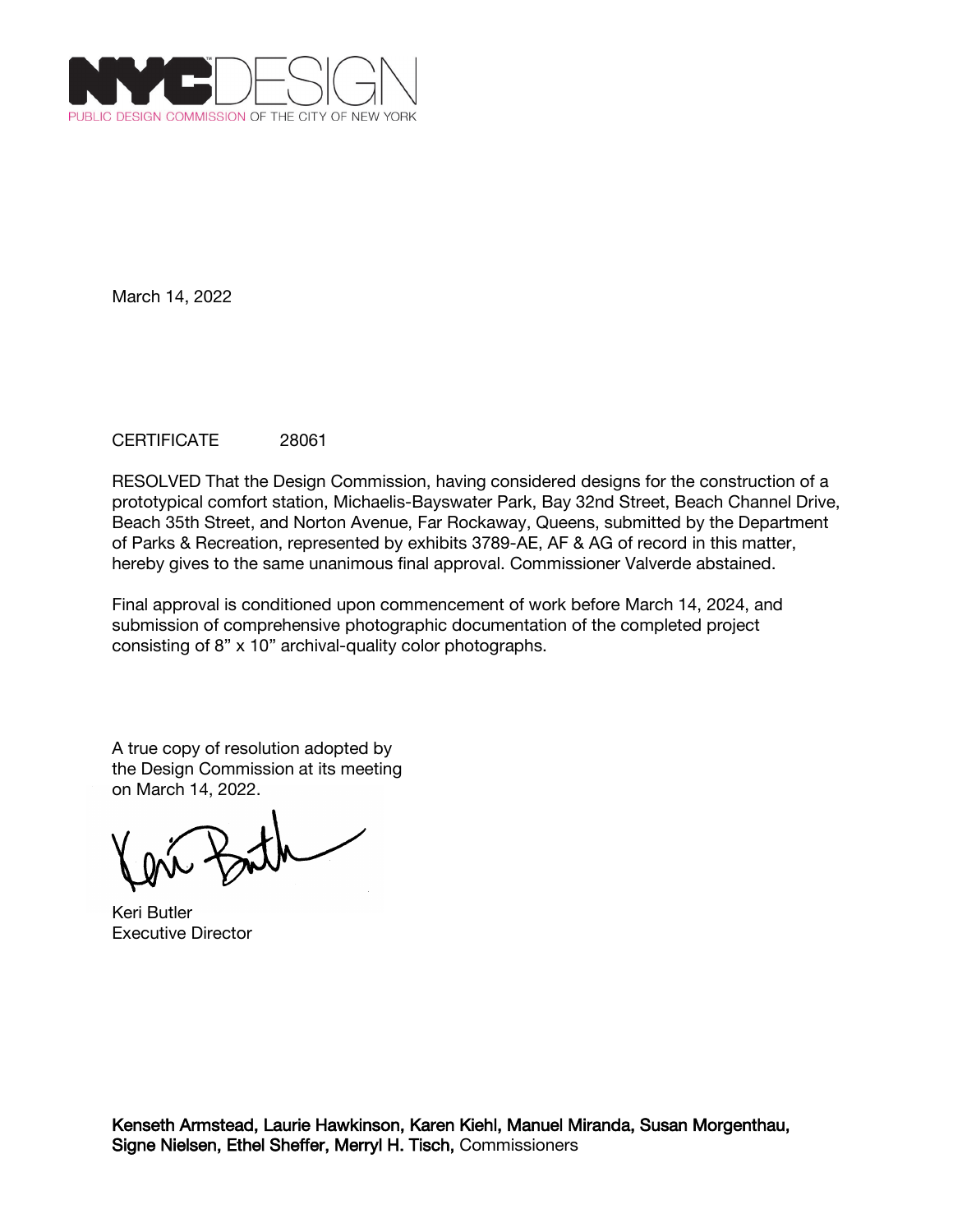

## CERTIFICATE 28062

RESOLVED That the Design Commission, having considered designs for the rehabilitation of freight rail tracks, Hunts Point Terminal Produce Market, Row D, 410 Halleck Street, Bronx, submitted by the Economic Development Corporation, represented by exhibits 3394-KP, KQ, KR & KS of record in this matter, hereby gives to the same unanimous preliminary and final approval. Commissioner Valverde abstained.

Final approval is conditioned upon commencement of work before March 14, 2024, and submission of comprehensive photographic documentation of the completed project consisting of 8" x 10" archival-quality color photographs.

Keri Butler Executive Director